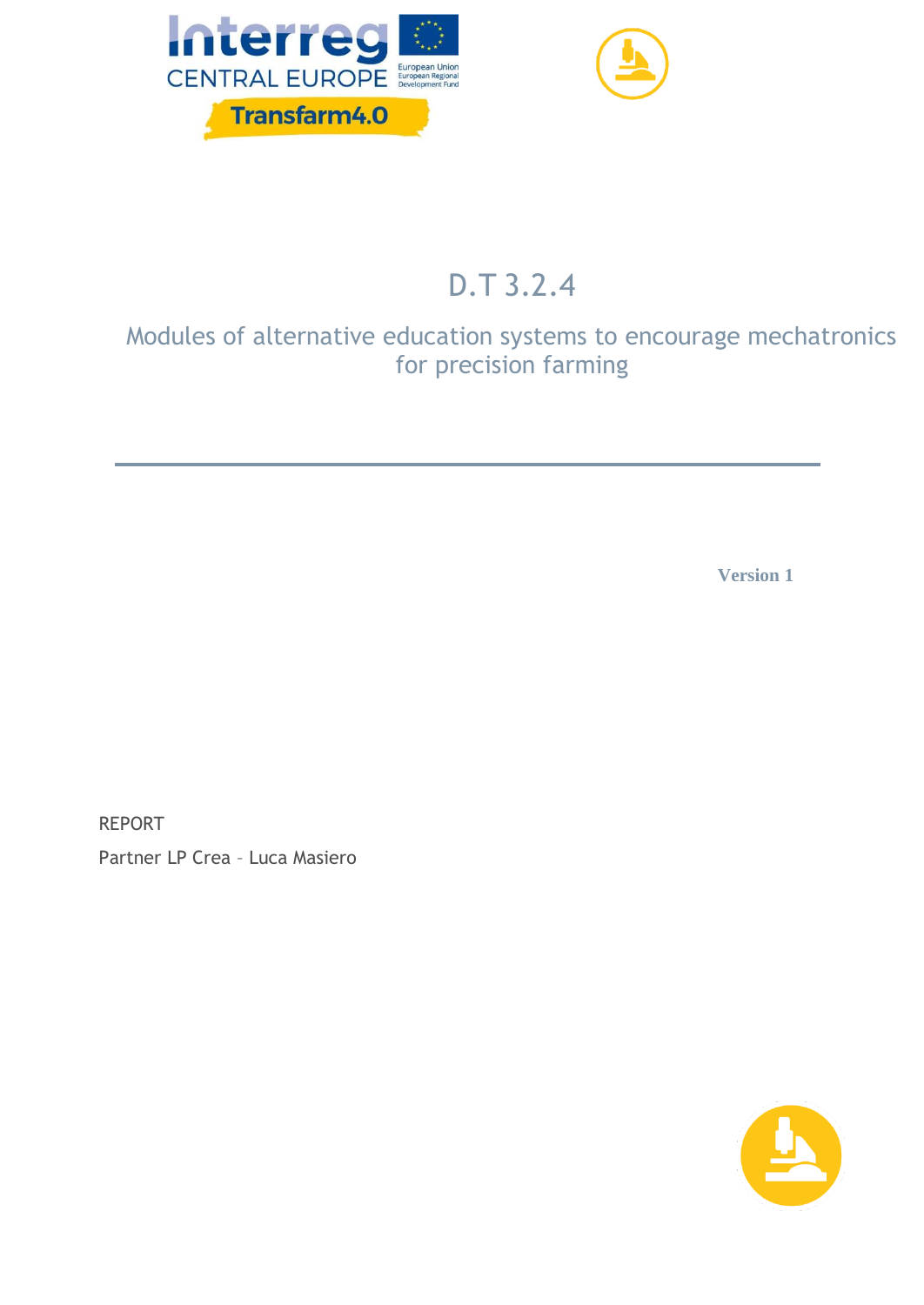

One of the objectives of the Transfarm 4.0 project is to involve, raise awareness and disseminate the experiences gained during the project on the subject of precision agriculture and to promote the teaching of these techniques within the study plan of high schools. This development of new study plans deemed strategic for the development of the agricultural sector in the coming years. With this aim, CREA organized a training day to bring students of two selected high schools closer to some topics of precision agriculture. In this regard, two companies active in the sector, developers and adopters of precision instruments, were involved to propose two presentations.

In the first phase of the activity the presentation of the Transfarm 4.0 Project was done by Dr. Luca Masiero from CREA, with a general introduction to the topic of Precision Agriculture and presentation of the technologies develop in the project, this session was followed by an open debate and question from and for the students.

The second phase of the activities involved a general explanation on the application and use of UAS tools in agriculture, as the use of drones for the creation of prescription maps and representation of the landscape. EPC – European Project Consulting prepared a presentation focuses on the economic, environmental, and monitoring advantages of the applied technological instrumentation, as well as the practical demonstration of data elaborations from a standard survey by evaluating the cartographic results obtained. The described instrumentation support farmers in making quick and precise decisions with the aim of optimizing production factors and agronomic interventions on crops. The application fields of drones in agriculture range from the creation of digital soil models, to force maps through the use of multispectral cameras, to the distribution of products with variable dosage. The multitude of data available allow to follow the procedure from planning the crops to harvesting, and through the monitoring of the vegetative state of the plants. The advantages in using these technologies cover several aspects, mainly economic and environmental. Supporting the farmer in taking right choices and saving production factors and by reducing the pressure of some agricultural systems and in particular chemicals.

The third phase involved a demonstration of a drone flight of about 20 minutes by EPC, with recording and aerial photos. The drone model Matrice 300 RTK from the manufacturer DJI made it possible to detect about 3ha of vineyards by acquiring both aerial photos and laser points from a height of 60m. The drone is equipped with the latest generation Zenmuse L1 sensor, an instrument equipped with both an RGB camera with 20 MP resolution and a LiDAR sensor that allows to acquire hundreds of thousands of points per second. The acquisition of the described data, through a subsequent processing, provides various fundamental documents for territorial planning. Among these, the orthophoto that allows to make measurements with centimeter precision and the digital models of the terrain that provides plano-altimetric trend of the land measured with precision below 5cm.

In the fourth phase of the activity the NESA company demonstrated the operation of field control units, weather control units and main sensors, with a detailed explanation on how to install and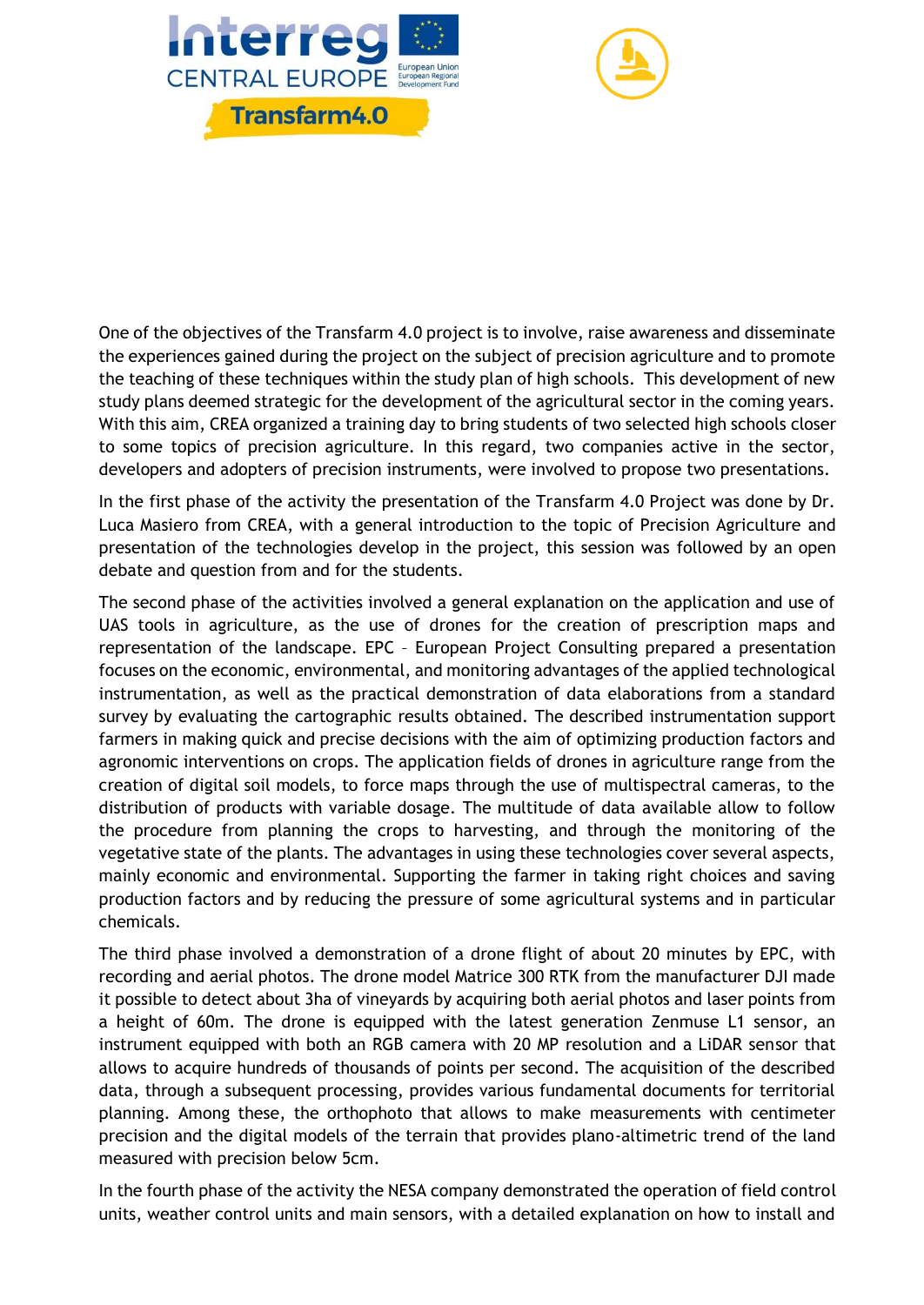



manage them. Nesa together with Crea showed the component of the weather station, in particular all the proximal sensors and data logger necessaire to collect the data from a specific environment site. After the presentation of the tools, Luca Masiero showed the students the potentiality of the sensors to create a mathematical model that help farmers to predict plant diseases. At last dr. Bassetto from Nesa showed how the data collected from sensors are collected and elaborated in a decision support system to improve farm efficiency.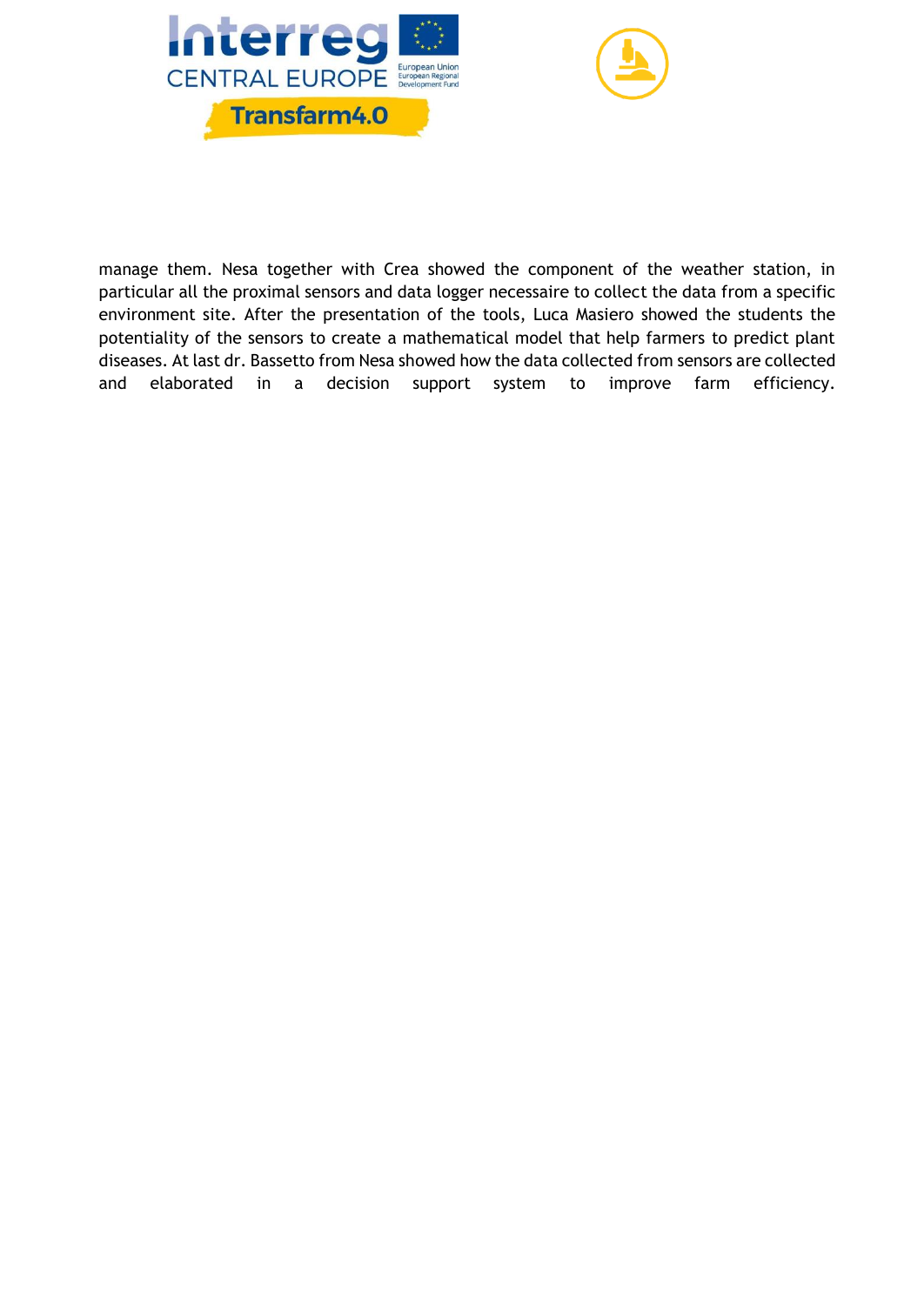









European Union<br>European Regional<br>Development Fund